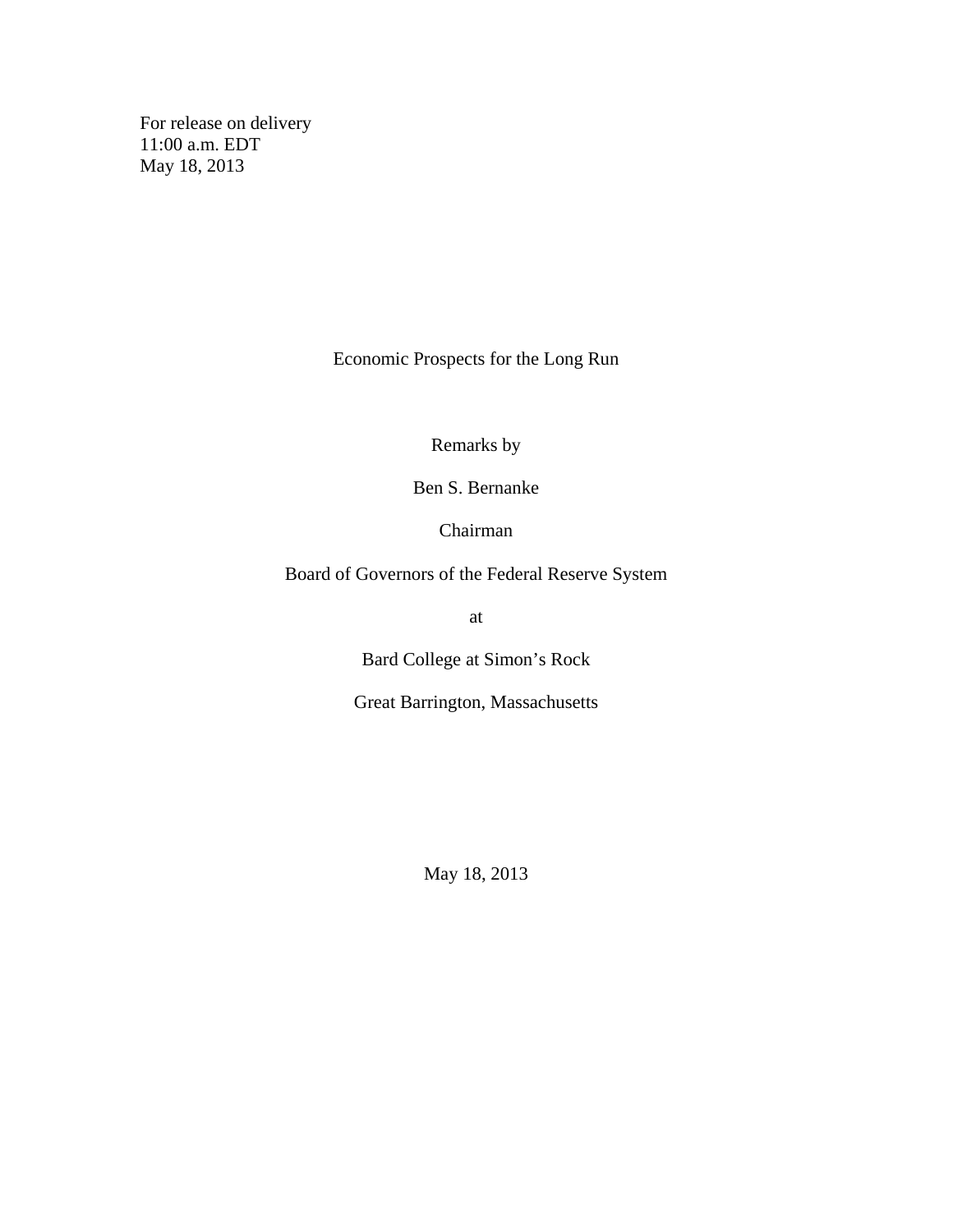Let me start by congratulating the graduates and their parents. The word "graduate" comes from the Latin word for "step." Graduation from college is only one step on a journey, but it is an important one and well worth celebrating.

I think everyone here appreciates what a special privilege each of you has enjoyed in attending a unique institution like Simon's Rock. It is, to my knowledge, the only "early college" in the United States; many of you came here after the 10th or 11th grade in search of a different educational experience. And with only about 400 students on campus, I am sure each of you has felt yourself to be part of a close-knit community. Most important, though, you have completed a curriculum that emphasizes creativity and independent critical thinking, habits of mind that I am sure will stay with you.

What's so important about creativity and critical thinking? There are many answers. I am an economist, so I will answer by talking first about our economic future- or your economic future, I should say, because each of you will have many years, I hope, to contribute to and benefit from an increasingly sophisticated, complex, and globalized economy. My emphasis today will be on prospects for the long run. In particular, I will be looking beyond the very real challenges of economic recovery that we face today- challenges that I have every confidence we will overcome--to speak, for a change, about economic growth as measured in decades, not months or quarters.

Many factors affect the development of the economy, notably among them a nation's economic and political institutions, but over long periods probably the most important factor is the pace of scientific and technological progress. Between the days of the Roman Empire and when the Industrial Revolution took hold in Europe, the standard of living of the average person throughout most of the world changed little from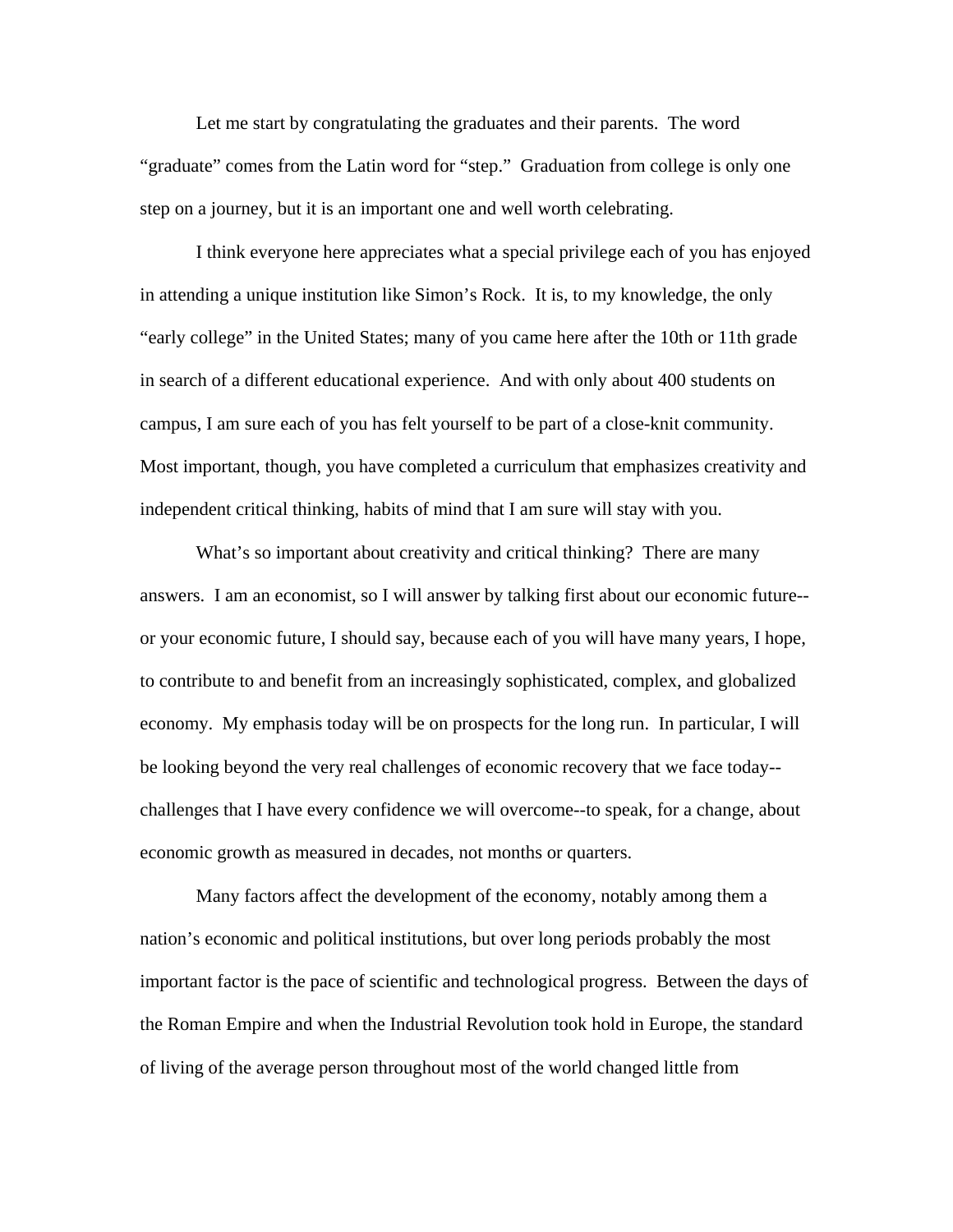generation to generation. For centuries, many, if not most, people produced much of what they and their families consumed and never traveled far from where they were born. By the mid-1700s, however, growing scientific and technical knowledge was beginning to find commercial uses. Since then, according to standard accounts, the world has experienced at least three major waves of technological innovation and its application. The first wave drove the growth of the early industrial era, which lasted from the mid-1700s to the mid-1800s. This period saw the invention of steam engines, cotton-spinning machines, and railroads. These innovations, by introducing mechanization, specialization, and mass production, fundamentally changed how and where goods were produced and, in the process, greatly increased the productivity of workers and reduced the cost of basic consumer goods. The second extended wave of invention coincided with the modern industrial era, which lasted from the mid-1800s well into the years after World War II. This era featured multiple innovations that radically changed everyday life, such as indoor plumbing, the harnessing of electricity for use in homes and factories, the internal combustion engine, antibiotics, powered flight, telephones, radio, television, and many more. The third era, whose roots go back at least to the 1940s but which began to enter the popular consciousness in the 1970s and 1980s, is defined by the information technology (IT) revolution, as well as fields like biotechnology that improvements in computing helped make possible. Of course, the IT revolution is still going on and shaping our world today.

Now here's a question--in fact, a key question, I imagine, from your perspective. What does the future hold for the working lives of today's graduates? The economic implications of the first two waves of innovation, from the steam engine to the Boeing

- 2 -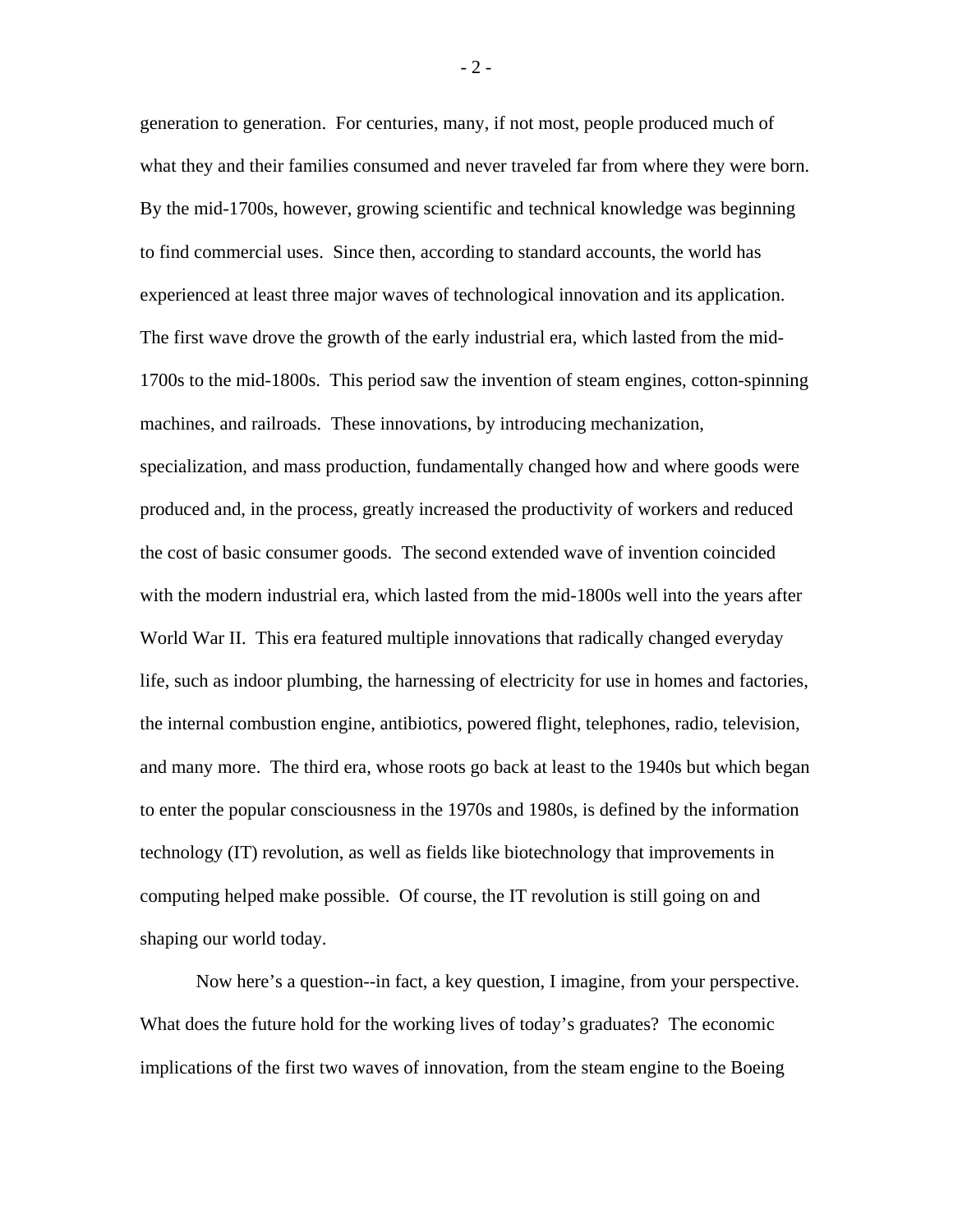747, were enormous. These waves vastly expanded the range of available products and the efficiency with which they could be produced. Indeed, according to the best available data, output per person in the United States increased by approximately 30 times between 1700 and 1970 or so, growth that has resulted in multiple transformations of our economy and society.<sup>1</sup> History suggests that economic prospects during the coming decades depend on whether the most recent revolution, the IT revolution, has economic effects of similar scale and scope as the previous two. But will it?

I must report that not everyone thinks so. Indeed, some knowledgeable observers have recently made the case that the IT revolution, as important as it surely is, likely will not generate the transformative economic effects that flowed from the earlier technological revolutions.<sup>2</sup> As a result, these observers argue, economic growth and change in coming decades likely will be noticeably slower than the pace to which Americans have become accustomed. Such an outcome would have important social and political--as well as economic--consequences for our country and the world.

This provocative assessment of our economic future has attracted plenty of attention among economists and others as well. Does it make sense? Here's one way to think more concretely about the argument that the pessimists are making: Fifty years ago, in 1963, I was a nine-year-old growing up in a middle-class home in a small town in South Carolina. As a way of getting a handle on the recent pace of economic change, it's

 $\overline{a}$ 

 $2$  Two important examples are Tyler Cowen (2011) and Robert J. Gordon (2010, 2012); the latter reference, in particular, also contains a discussion of headwinds to growth beyond the prospects for innovation. See Tyler Cowen (2011), *The Great Stagnation: How America Ate All the Low-Hanging Fruit of Modern History, Got Sick, and Will (Eventually) Feel Better* (New York: Dutton); Robert J. Gordon (2010), "Revisiting U.S. Productivity Growth over the Past Century with a View of the Future," NBER Working Paper Series 15834 (Cambridge, Mass.: National Bureau of Economic Research, March); and Robert J. Gordon (2012), "Is U.S. Economic Growth Over? Faltering Innovation Confronts the Six Headwinds," NBER Working Paper Series 18315 (Cambridge, Mass.: National Bureau of Economic Research, August).

- 3 -

<sup>&</sup>lt;sup>1</sup> See Angus Maddison (2007), *Contours of the World Economy, 1-2030 AD: Essays in Macro-Economic History* (New York: Oxford University Press), table A.7, p. 382.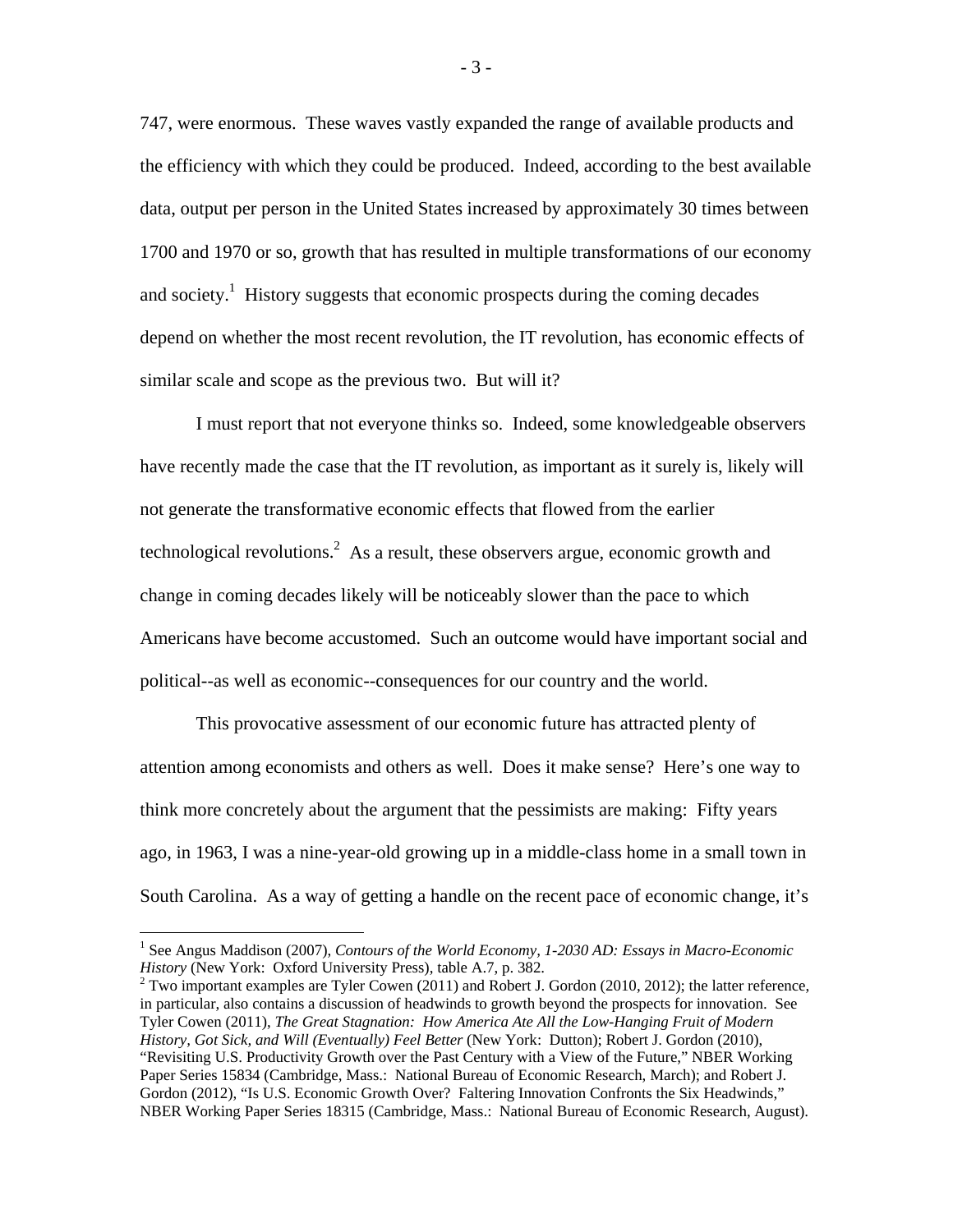interesting to ask how my family's everyday life back then differed from that of a typical family today. Well, if I think about it, I could quickly come up with the Internet, cellphones, and microwave ovens as important conveniences that most of your families have today that my family lacked 50 years ago. Health care has improved some since I was young; indeed, life expectancy at birth in the United States has risen from 70 years in 1963 to 78 years today, although some of this improvement is probably due to better nutrition and generally higher levels of income rather than advances in medicine alone. Nevertheless, though my memory may be selective, it doesn't seem to me that the differences in daily life between then and now are all that large. Heating, air conditioning, cooking, and sanitation in my childhood were not all that different from today. We had a dishwasher, a washing machine, and a dryer. My family owned a comfortable car with air conditioning and a radio, and the experience of commercial flight was much like today but without the long security lines. For entertainment, we did not have the Internet or video games, as I mentioned, but we had plenty of books, radio, musical recordings, and a color TV (although, I must acknowledge, the colors were garish and there were many fewer channels to choose from).

The comparison of the world of 1963 with that of today suggests quite substantial but perhaps not transformative economic change since then. But now let's run this thought experiment back another 50 years, to 1913 (the year the Federal Reserve was created by the Congress, by the way), and compare how my grandparents and your greatgrandparents lived with how my family lived in 1963. Life in 1913 was simply much harder for most Americans than it would be later in the century. Many people worked long hours at dangerous, dirty, and exhausting jobs--up to 60 hours per week in

- 4 -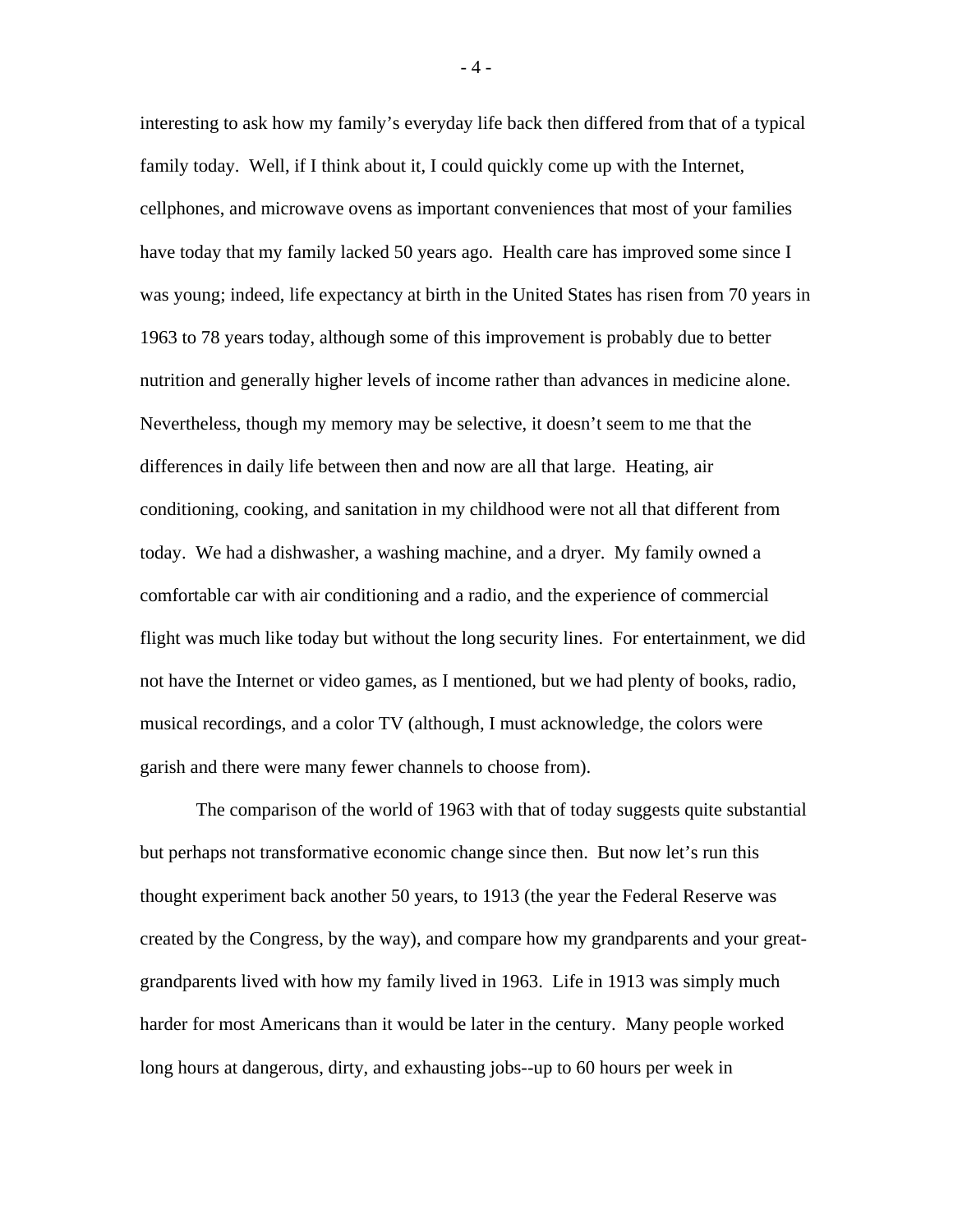manufacturing, for example, and even more in agriculture. Housework involved a great deal of drudgery; refrigerators, freezers, vacuum cleaners, electric stoves, and washing machines were not in general use, which should not be terribly surprising since most urban households, and virtually all rural households, were not yet wired for electricity. In the entertainment sphere, Americans did not yet have access to commercial radio broadcasts and movies would be silent for another decade and a half. Some people had telephones, but no long-distance service was available. In transportation, in 1913 Henry Ford was just beginning the mass production of the Model T automobile, railroads were powered by steam, and regular commercial air travel was quite a few years away. Importantly, life expectancy at birth in 1913 was only 53 years, reflecting not only the state of medical science at the time--infection-fighting antibiotics and vaccines for many deadly diseases would not be developed for several more decades--but also deficiencies in sanitation and nutrition. This was quite a different world than the one in which I grew up in 1963 or in which we live today.

The purpose of these comparisons is to make concrete the argument made by some economists, that the economic and technological transformation of the past 50 years, while significant, does not match the changes of the 50 years--or, for that matter, the 100 years--before that. Extrapolating to the future, the conclusion some have drawn is that the sustainable pace of economic growth and change and the associated improvement in living standards will likely slow further, as our most recent technological revolution, in computers and IT, will not transform our lives as dramatically as previous revolutions have.

- 5 -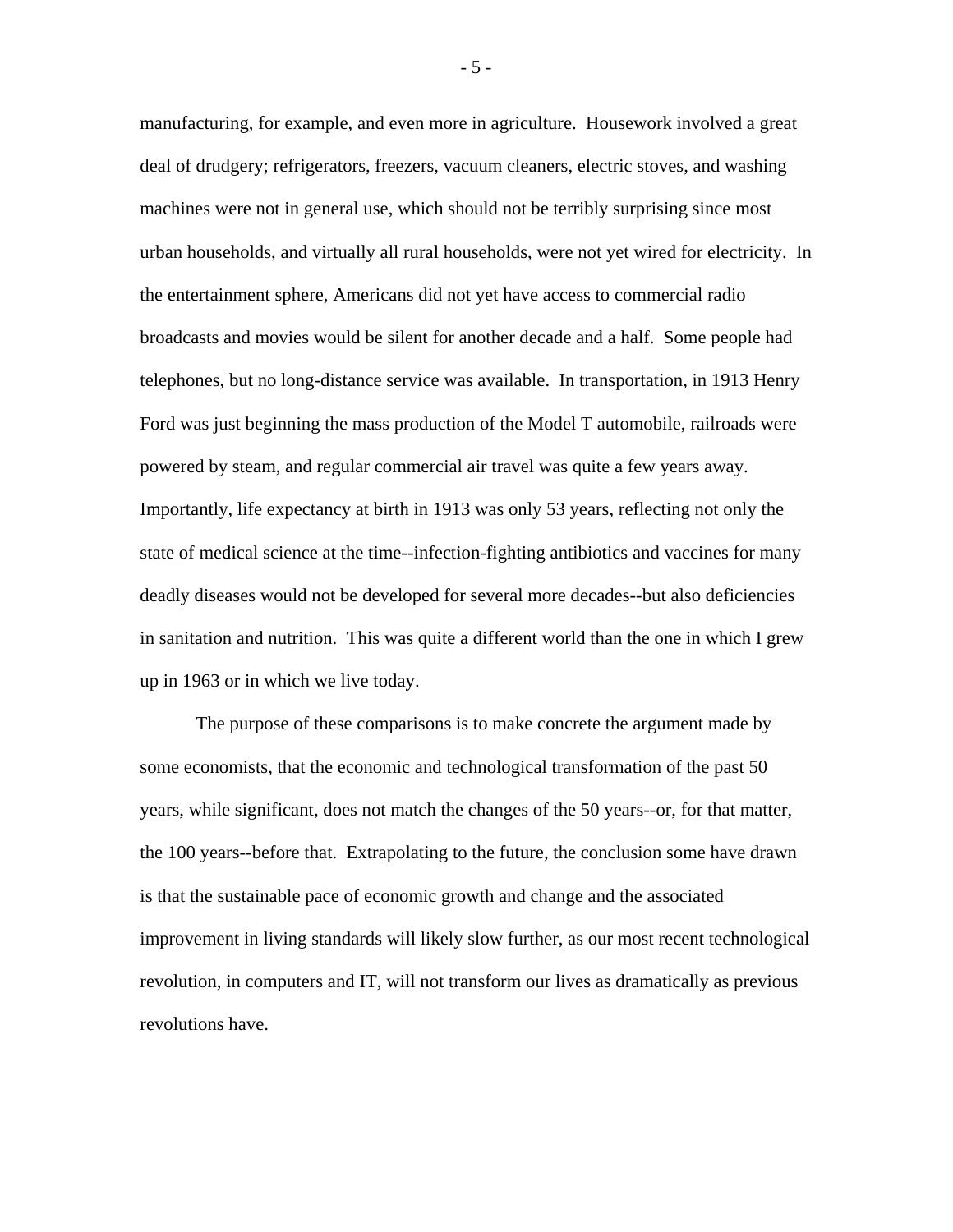Well, that's sort of depressing. Is it true, then, as baseball player Yogi Berra said, that the future ain't what it used to be? Nobody really knows; as Berra also astutely observed, it's tough to make predictions, especially about the future. But there are some good arguments on the other side of this debate.

First, innovation, almost by definition, involves ideas that no one has yet had, which means that forecasts of future technological change can be, and often are, wildly wrong. A safe prediction, I think, is that human innovation and creativity will continue; it is part of our very nature. Another prediction, just as safe, is that people will nevertheless continue to forecast the end of innovation. The famous British economist John Maynard Keynes observed as much in the midst of the Great Depression more than 80 years ago. He wrote then, "We are suffering just now from a bad attack of economic pessimism. It is common to hear people say that the epoch of enormous economic progress which characterised the 19th century is over; that the rapid improvement in the standard of life is now going to slow down."<sup>3</sup> Sound familiar? By the way, Keynes argued at that time that such a view was shortsighted and, in characterizing what he called "the economic possibilities for our grandchildren," he predicted that income per person, adjusted for inflation, could rise as much as four to eight times by 2030. His guess looks pretty good; income per person in the United States today is roughly six times what it was in 1930.

Second, not only are scientific and technical innovation themselves inherently hard to predict, so are the long-run practical consequences of innovation for our economy and our daily lives. Indeed, some would say that we are still in the early days of the IT

- 6 -

 3 John M. Keynes (1931), "Economic Possibilities for Our Grandchildren (1930)," in *Essays in Persuasion* (London: Macmillan), p. 358.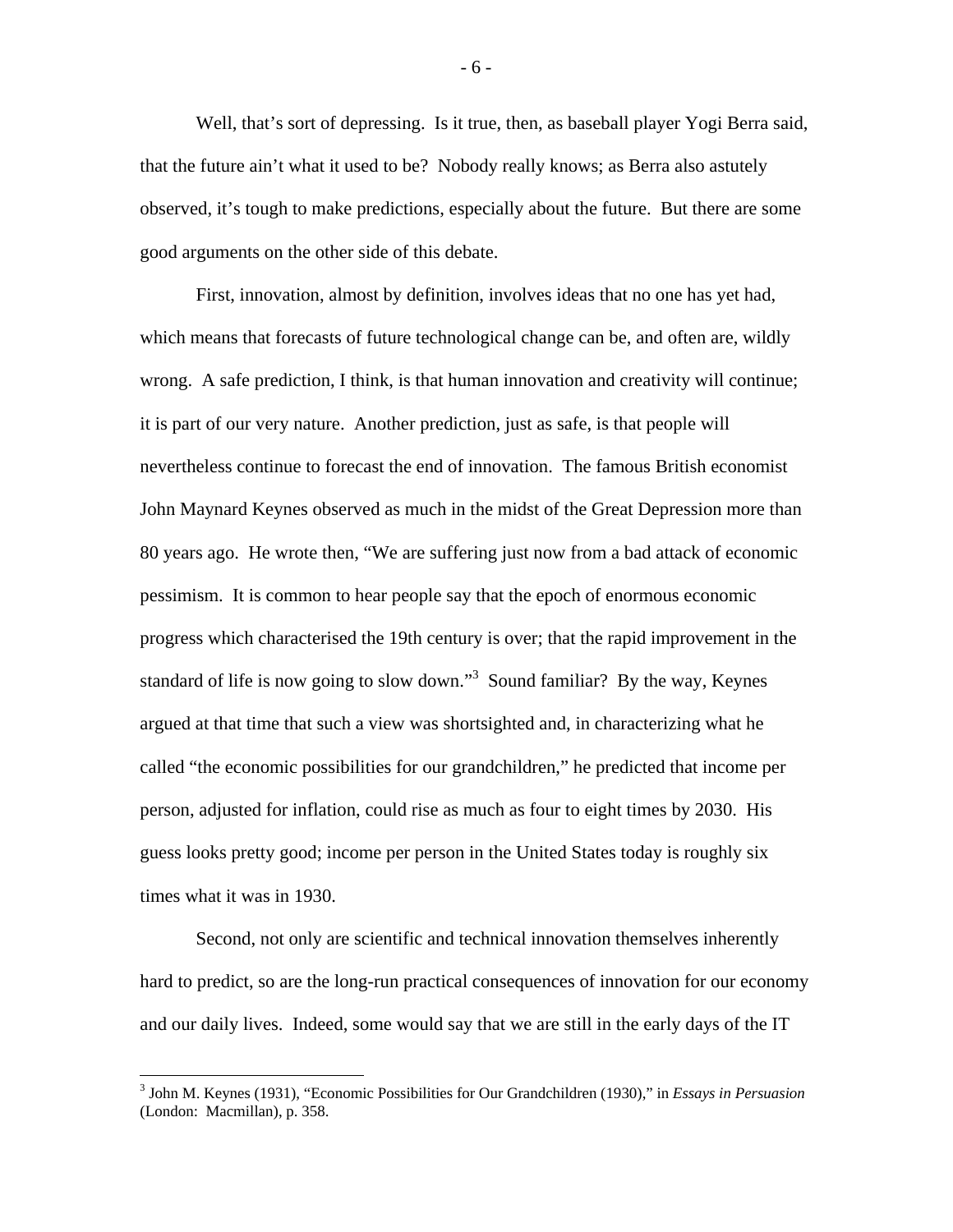revolution; after all, computing speeds and memory have increased many times over in the 30-plus years since the first personal computers came on the market, and fields like biotechnology are also advancing rapidly. Moreover, even as the basic technologies improve, the commercial applications of these technologies have arguably thus far only scratched the surface. Consider, for example, the potential for IT and biotechnology to improve health care, one of the largest and most important sectors of our economy. A strong case can be made that the modernization of health-care IT systems would lead to better-coordinated, more effective, and less costly patient care than we have today, including greater responsiveness of medical practice to the latest research findings.<sup>4</sup> Robots, lasers, and other advanced technologies are improving surgical outcomes, and artificial intelligence systems are being used to improve diagnoses and chart courses of treatment. Perhaps even more revolutionary is the trend toward so-called personalized medicine, which would tailor medical treatments for each patient based on information drawn from that individual's genetic code. Taken together, such advances could lead to another jump in life expectancy and improved health at older ages.

Other promising areas for the application of new technologies include the development of cleaner energy--for example, the harnessing of wind, wave, and solar power and the development of electric and hybrid vehicles--as well as potential further advances in communications and robotics. I'm sure that I can't imagine all of the possibilities, but historians of science have commented on our collective tendency to

1

- 7 -

<sup>&</sup>lt;sup>4</sup> See Martin Neil Baily, James M. Manyika, and Shalabh Gupta (2013), "U.S. Productivity Growth: An Optimistic Perspective," *International Productivity Monitor,* Spring, pp. 3-12.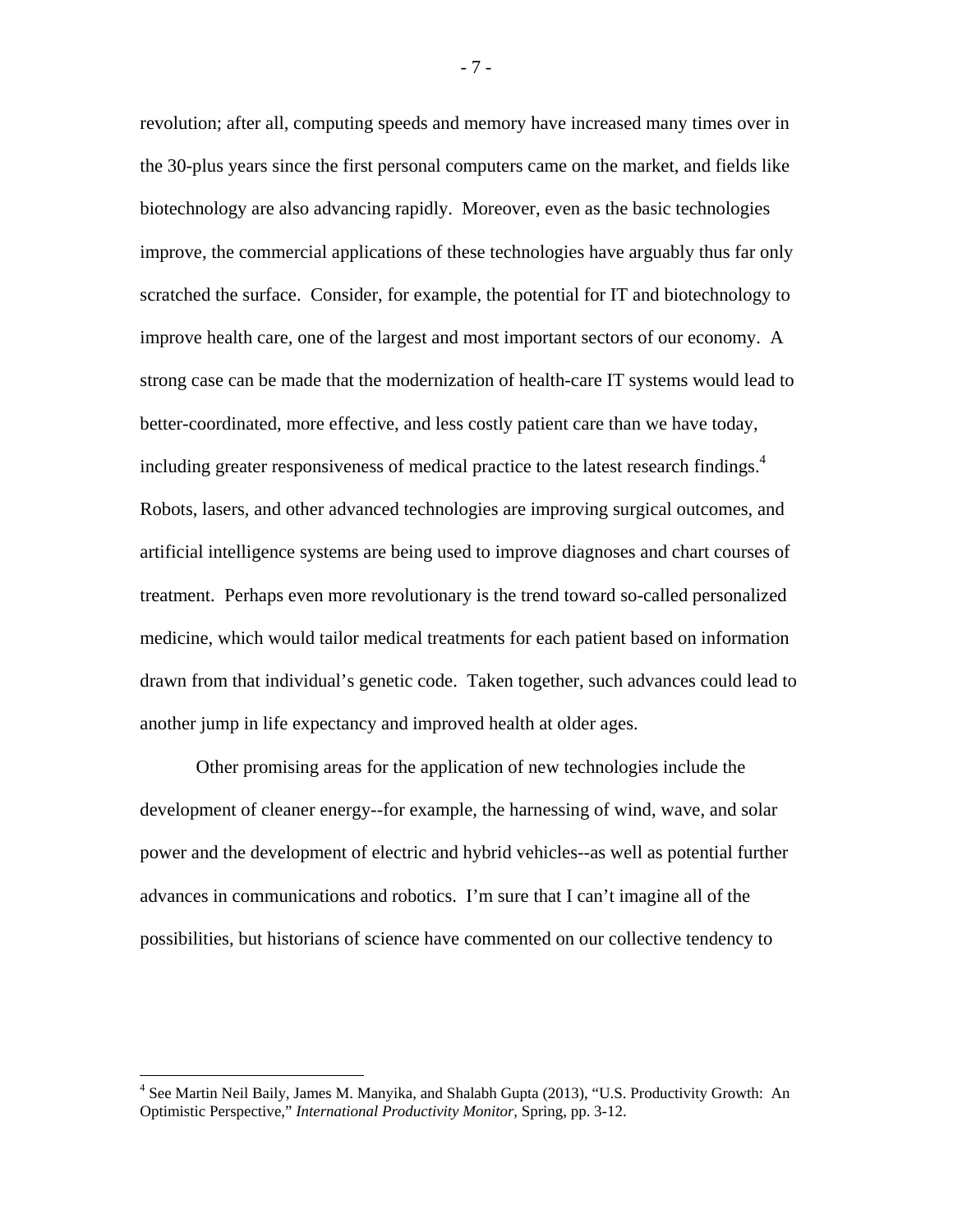overestimate the short-term effects of new technologies while underestimating their longer-term potential.<sup>5</sup>

Finally, pessimists may be paying too little attention to the strength of the underlying economic and social forces that generate innovation in the modern world. Invention was once the province of the isolated scientist or tinkerer. The transmission of new ideas and the adaptation of the best new insights to commercial uses were slow and erratic. But all of that is changing radically. We live on a planet that is becoming richer and more populous, and in which not only the most advanced economies but also large emerging market nations like China and India increasingly see their economic futures as tied to technological innovation. In that context, the number of trained scientists and engineers is increasing rapidly, as are the resources for research being provided by universities, governments, and the private sector. Moreover, because of the Internet and other advances in communications, collaboration and the exchange of ideas take place at high speed and with little regard for geographic distance. For example, research papers are now disseminated and critiqued almost instantaneously rather than after publication in a journal several years after they are written. And, importantly, as trade and globalization increase the size of the potential market for new products, the possible economic rewards for being first with an innovative product or process are growing rapidly.<sup>6</sup> In short, both humanity's capacity to innovate and the incentives to innovate are greater today than at any other time in history.

 $\overline{a}$ 

- 8 -

 $<sup>5</sup>$  This tendency has been referred to as the first law of technology. On the potential impact of genome</sup> sequencing, see Francis Collins (2010), "Has the Revolution Arrived?" *Nature*, vol. 464 (April), pp. 674- 75. For an accessible discussion of the possibilities for life expectancy, see Stephen S. Hall (2013), "On beyond 100," *National Geographic,* May, http://ngm.nationalgeographic.com/2013/05/longevity/hall-text. 6  $6$  For a discussion of the economic models of growth that build in cumulative forces of knowledge generation and the effects of expansion in the size of the market, see Charles I. Jones and Paul M. Romer (2010), "The New Kaldor Facts: Ideas, Institutions, Population, and Human Capital," *American Economic Journal: Macroeconomics*, vol. 2 (January), pp. 224-45.